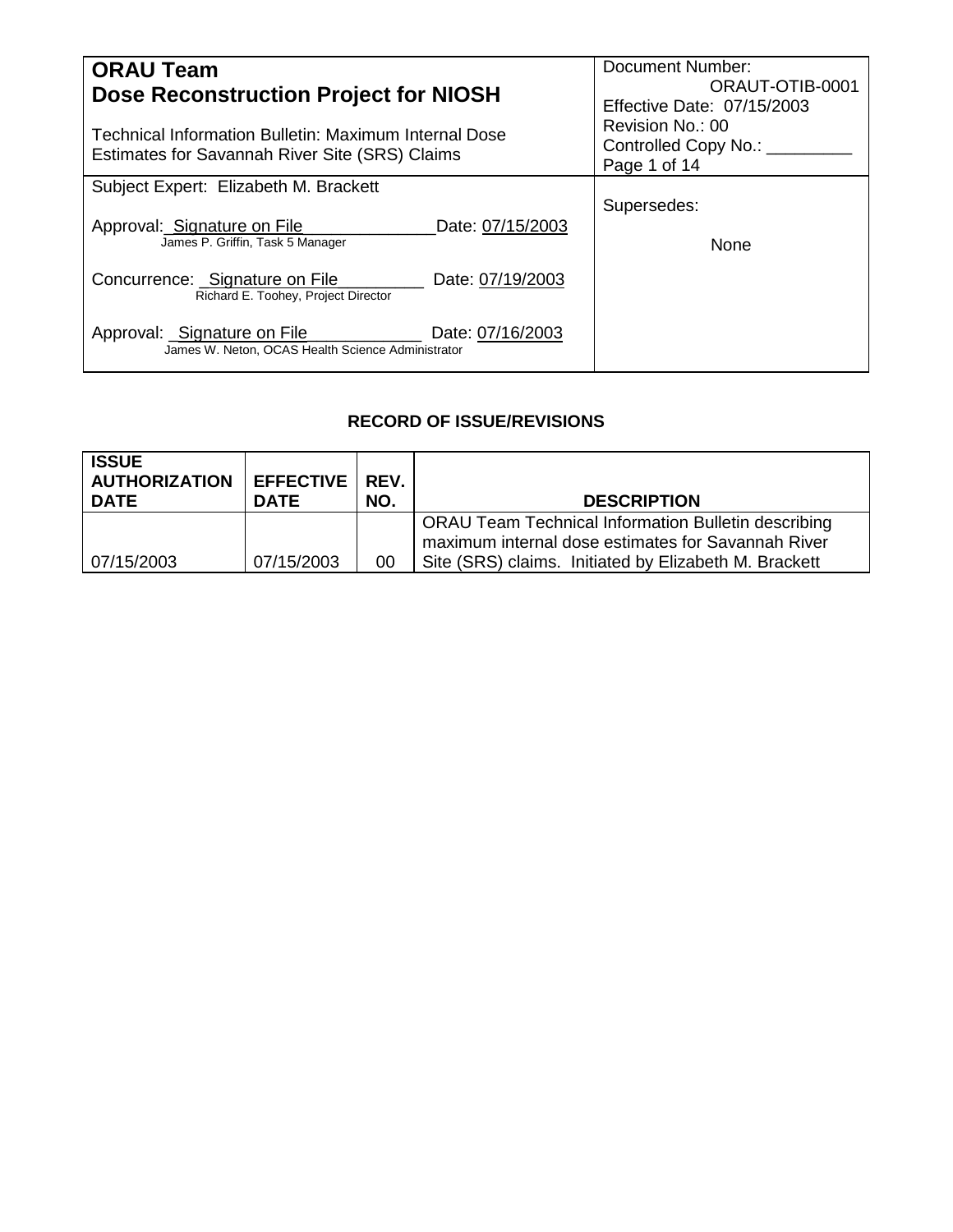| Effective Date: 07/15/2003 | Revision No. 00 | Document No.    |              |
|----------------------------|-----------------|-----------------|--------------|
|                            |                 | ORAUT-OTIB-0001 | Page 2 of 14 |

## **Maximum Internal Dose Estimates for Savannah River Site (SRS) Claims**

Title 42, Part 82 of the Code of Federal Regulations (CFR) dictates the methods to be used for radiation dose reconstruction under the Energy Employees Occupational Illness Compensation Program Act of 2000. Section 82.10(k) summarizes the general philosophy to be adopted:

> *"Research and analysis will be determined sufficient if one of the following three conditions is met:*

*(1) From acquired experience, it is evident the estimated cumulative dose is sufficient to qualify the claimant for compensation (i.e., the dose produces a probability of causation of 50% or greater);*

*(2) Dose is determined using worst case assumptions related to radiation exposure and intake, to substitute for further research and analyses;*

*(3) Research and analysis indicated under steps described in paragraphs (f) - (j) of this section have been completed.*

*Worst-case assumptions will be employed under condition 2 to limit further research and analysis only for claims for which it is evident that further research and analysis will not produce a compensable level of radiation dose (a dose producing a probability of causation of 50% or greater), because using worst-case assumptions it can be determined that the employee could not have incurred a compensable level of radiation dose."*

"*Worst-case assumption*" is defined in Section 82.5(r) as*:*

*"a term used to describe a type of assumption used in certain instances for certain dose reconstruction conducted under this rule [42 CFR 82]. It assigns the highest reasonably possible value, based on reliable science, documented experience, and relevant data to a radiation dose of a covered employee."*

To facilitate timely processing of Savannah River Site claims under the Energy Employee Occupational Illness Compensation Program Act (EEOICPA), cases were reviewed to identify those with 1) little or no apparent internal dose and 2) cancer of an organ that does not concentrate internally deposited radionuclides that might be associated with work at the Savannah River Site. The cases were further screened to find those that met the following criteria:

- No detectable activity in *in vitro* bioassay samples, other than H-3.
- No detectable activity in chest counts.
- No detectable activity in whole body counts other than Cs-137, Co-60, or Eu-152.

(Note that although Eu-152 was indicated as detected in a few whole body counts, it was not considered to be due to an intake. Eu-152 was in the whole body counter library because it was used in the daily check source of the body counter and was not otherwise expected to be found on site.)

For the purposes of the compensation program, internal dose is assigned to employees who were monitored but had no detectable activity ("positive") in their samples and to employees who were not included in the bioassay program, because there is some amount of intake and associated dose that is not detectable by an internal dosimetry program. To expedite the dose reconstructions, cases that met the criteria above will be evaluated with the method described in this paper. The selected values were assigned per 42 CFR 82.10(k)(2) to be worst-case estimates.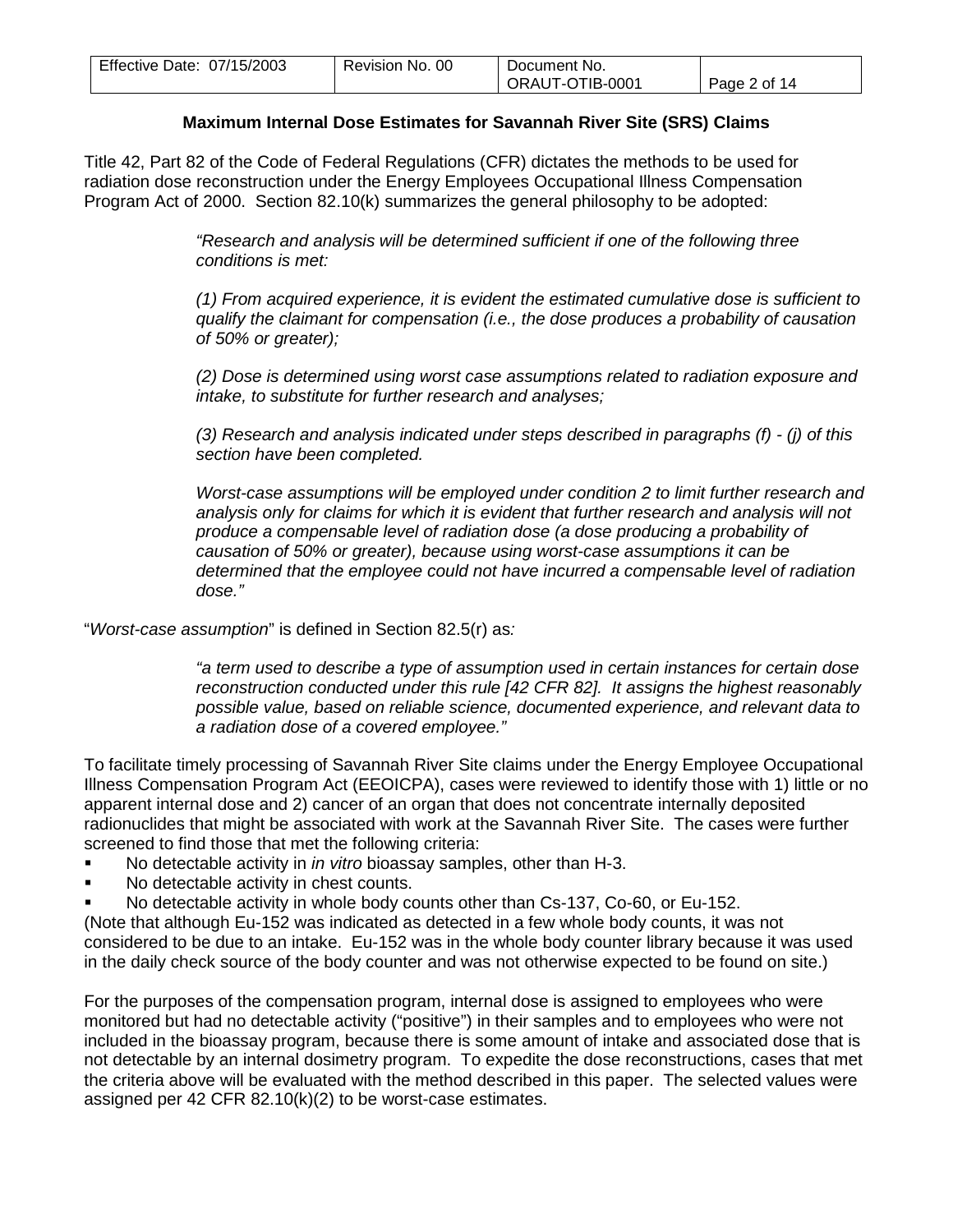| Effective Date: 07/15/2003 | Revision No. 00 | Document No.    |              |
|----------------------------|-----------------|-----------------|--------------|
|                            |                 | ORAUT-OTIB-0001 | Page 3 of 14 |

These hypothetical intakes were based on recorded internal doses at SRS and were assumed to be composed of the radionuclides contributing the majority of the recorded internal dose at the Savannah River Site, except for tritium (assignment of tritium dose is discussed at the end of this paper). All recorded inhalation intakes in the history of the site were reviewed and the largest intakes for each radionuclide were selected. Hypothetical inhalation intakes, based on the recorded intakes, were used to calculate organ doses for each calendar year from the start of employment at the Savannah River Site through the year of cancer diagnosis. The IMBA-NIOSH and IMBA-Expert OCAS dose estimating computer codes were used in these calculations. The calculated organ doses were compiled into a spreadsheet for use by the dose reconstructors on the selected cases.

## Hypothetical Intake

Internal dose was assigned based upon a hypothetical intake with the following characteristics:

- All radionuclides for which internal deposition by inhalation was calculated by the Savannah River Site were reviewed, except for tritium, which is addressed separately.
- The amount of the inhalation intake for each radionuclide is the average (mean) of the five largest documented intakes, or the average of all intakes if there were fewer than five intakes reported for a radionuclide.
- An acute inhalation intake was assumed to have occurred on January 1 in the first year of employment.
- ICRP 66 and 68 modeling and default parameter values were used to determine dose.
- The material type resulting in the largest dose to the organ or tissue of interest was used. This was typically the most soluble form of the material because it would clear from the lung more rapidly than insoluble material, thus depositing in the organ or tissue sooner.

The largest inhalation intakes reported by SRS are summarized in Tables 1 and 2, and include the material classes used in the SRS calculations. Several complicating factors arose in the use of the intake amounts to be applied to these cases. Intakes and doses at SRS were calculated using regulatory-prescribed ICRP 30 methodologies rather than the newer ICRP methodology prescribed for this dose reconstruction effort. The material classes used in the calculations were based on workplace source term information or the class that provided the best fit to the bioassay data; the most claimant favorable class was not necessarily selected. In addition, several of the radionuclides identified in SRS intakes were not included in the IMBA software used to perform the annual dose calculations for the dose reconstruction.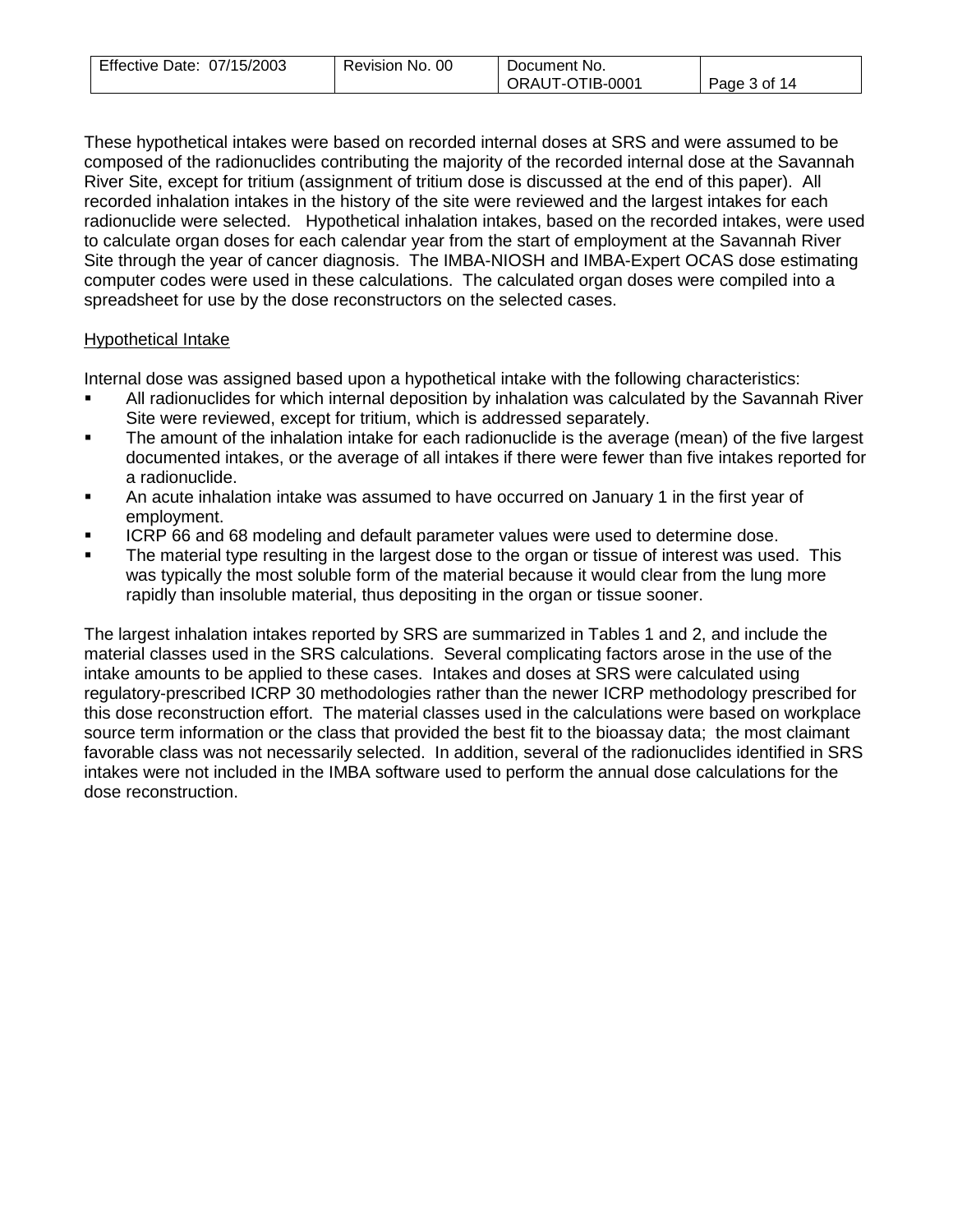| Effective Date: 07/15/2003 | Revision No. 00 | Document No.    |              |
|----------------------------|-----------------|-----------------|--------------|
|                            |                 | ORAUT-OTIB-0001 | Page 4 of 14 |

| Table 1: Largest intakes assigned at SRS (radionuclides available in IMBA) |  |  |  |  |
|----------------------------------------------------------------------------|--|--|--|--|
|----------------------------------------------------------------------------|--|--|--|--|

| <b>Nuclide</b> | Intake<br><b>Date</b> | <b>Activity</b><br>(nCi) | <b>Class</b> | Average<br>(nCi) | <b>Nuclide</b> | Intake<br><b>Date</b> | <b>Activity</b><br>(nCi) | <b>Class</b> | Average<br>(nCi) |
|----------------|-----------------------|--------------------------|--------------|------------------|----------------|-----------------------|--------------------------|--------------|------------------|
| Am-241         | 11-Dec-61             | 30.78                    | Υ            |                  | Pu-239         | 24-Apr-62             | 267.87                   | Y            |                  |
|                | 29-Apr-81             | 12                       | Y            | 14.20            |                | 7-Dec-70              | 178.58                   | Υ            | 129.1            |
|                | 4-Sep-84              | 10                       | Υ            |                  |                | 24-May-77             | 85.718                   | Υ            |                  |
|                | 8-May-72              | 9.2                      | Y            |                  |                | 7-Sep-56              | 59.824                   | Υ            |                  |
|                | 6-May-69              | 9                        | W            |                  |                | 20-Sep-79             | 53.574                   | Υ            |                  |
| Cm-244         | 10-Mar-70             | 200                      | W            |                  | Pu-241         | 24-Apr-62             | 3867                     | Υ            |                  |
|                | 7-Feb-65              | 124                      | W            | 91.8             |                | 7-Dec-70              | 2578                     | Υ            | 1863.9           |
|                | 7-Oct-64              | 72                       | W            |                  |                | 24-May-77             | 1237.44                  | Υ            |                  |
|                | 4-Aug-71              | 33                       | Y            |                  |                | 7-Sep-56              | 863.63                   | Υ            |                  |
|                | 19-Feb-71             | 30                       | W            |                  |                | 20-Sep-79             | 773.4                    | Υ            |                  |
| $Co-60$        | 14-Nov-85             | 430                      | W            | 430              | <b>Sr-90</b>   | 1-Mar-59              | 392                      | D            |                  |
| Cs-137         | 19-Nov-67             | 664.06                   | D            |                  |                | 25-Aug-59             | 213.9                    | W            | 158.18           |
|                | 10-Sep-79             | 410                      | D            | 361.39           |                | 5-Nov-86              | 69                       | D            |                  |
|                | 28-Feb-74             | 330                      | D            |                  |                | 5-Nov-86              | 64                       | D            |                  |
|                | 3-Mar-73              | 202.9                    | D            |                  |                | 5-Nov-86              | 52                       | D            |                  |
|                | 13-Jan-75             | 200                      | D            |                  | $U-234$        | $1-Jan-59$            | 172.58 D,W,Y             |              |                  |
| <b>Np-237</b>  | 6-Mar-91              | 3                        | W            |                  |                | $1-Jan-71$            | 97.9                     | W,Y          | 105.4            |
|                | 27-Sep-99             | 1.26                     | W            | 1.17             |                | 1-Jul-64              | 77                       | W            |                  |
|                | $1-Oct-61$            | 0.82                     | W            |                  |                | 17-Jul-69             | 95                       | W,Y          |                  |
|                | 10-Aug-99             | 0.534                    | W            |                  |                | 15-Oct-69             | 84.68                    | W, Y         |                  |
|                | 5-Dec-98              | 0.24                     | W            |                  | $U-238$        | 5-Jan-53              | 87.4                     | W            |                  |
| Pu-238         | 1-Jul-67              | 330                      | Υ            |                  |                | 14-Dec-69             | 8.87                     | D            | 20.95            |
|                | 11-Apr-67             | 270                      | W            | 250              |                | 25-Apr-70             | 3.23                     | D            |                  |
|                | 15-Jun-81             | 260                      | Υ            |                  |                | 10-Mar-62             | 2.8037                   | D            |                  |
|                | 3-Dec-69              | 200                      | Υ            |                  |                | 2-Apr-71              | 2.43                     | D            |                  |
|                | 22-Jul-77             | 190                      | W, Y         |                  | $U-235$        | 21-Mar-85             | 0.14                     | D            | 0.14             |
|                |                       |                          |              |                  |                | 19-Jul-90             | 0.13                     | Υ            |                  |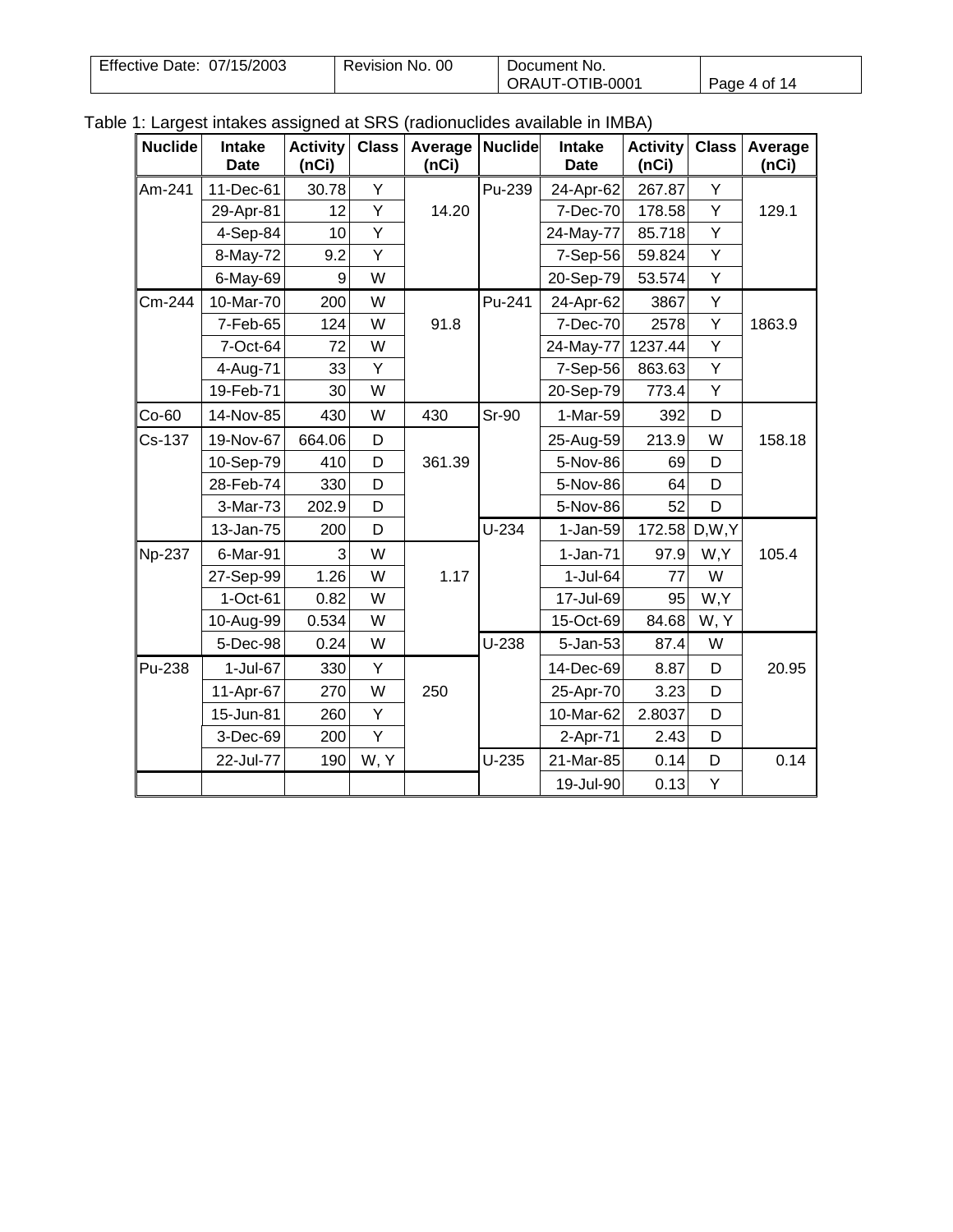| Effective Date: 07/15/2003 | Revision No. 00 | Document No.    |              |
|----------------------------|-----------------|-----------------|--------------|
|                            |                 | ORAUT-OTIB-0001 | Page 5 of 14 |

Table 2: Largest inhalation intakes assigned at SRS (radionuclides not available in IMBA)

| <b>Nuclide</b> | <b>Intake</b><br><b>Date</b> | <b>Activity</b><br>(nCi) | <b>Class</b> | Average<br>(nCi) |
|----------------|------------------------------|--------------------------|--------------|------------------|
| Ce-144         | 13-Jan-75                    | 1200                     | W            |                  |
|                | 5-Nov-86                     | 560                      | W            | 623.96           |
|                | 5-Nov-86                     | 520                      | W            |                  |
|                | 5-Nov-86                     | 420                      | W            |                  |
|                | 17-May-67                    | 419.8                    | W            |                  |
| Cf-252         | 27-Jan-72                    | 20                       | D/W          |                  |
|                | 27-Jan-72                    | 1.3                      | W            | 7.28             |
|                | 9-Apr-98                     | 0.55                     | W            |                  |
| Cm-242         | 6-Apr-72                     | 24                       | Y            | 13.35            |
|                | 23-Aug-79                    | 2.69                     | W            |                  |
| <b>Nb-95</b>   | 20-Oct-83                    | 650                      | W            | 650              |
| Ru-106         | 21-Nov-68                    | 595                      | W            |                  |
|                | 20-Oct-83                    | 325                      | W            | 306.6            |
|                | 25-Mar-74                    | 266                      | W            |                  |
|                | 17-May-67                    | 217                      | W/Y          |                  |
|                | 28-Feb-74                    | 130                      | Υ            |                  |
| Zn-65          | 3-Aug-89                     | 700                      | Y            | 700              |
| Zr-95          | 25-Mar-74                    | 599                      | W            |                  |
|                | 11-Apr-74                    | 410                      | W            | 359.72           |
|                | 21-Nov-68                    | 333                      | W            |                  |
|                | 20-Oct-83                    | 325                      | W            |                  |
|                | 17-May-67                    | 131.6                    | D/W          |                  |

Because these values are being applied as a large overestimate of the dose likely received by the Covered Employee, it is not necessary to use the exact values determined by SRS but it must be shown that the values are indeed a likely overestimate. To demonstrate this, the intake retention fractions (IRFs) for the radionuclides of interest from ICRP 30 and ICRP 68, for the applicable material classes/absorption types, are compared for several times following an intake. Tables 3 through 10 list the intake retention fractions for five specified times following an acute inhalation intake for the material type assumed here for dose reconstruction purposes and the material class(es) applied for the SRScalculated intakes in Tables 1 and 2. ICRP 30 IRF values were taken from NUREG/CR-4884, Interpretation of Bioassay Measurements. ICRP 68 values are from Health Physics, Volume 83, No. 5. Tables 3 through 8 contain 24-hour urinary (systemic when urine values not available) excretion values while Tables 9 and 10 contain whole body retention values. The relative intake, determined from a single bioassay measurement at a given point in time, of the ICRP 30 methodology to the ICRP 68 methodology, is calculated in the final column(s). When IRFs were available in the references for the SRS material classes, the relative intakes are weighted for the multiple classes assumed in the SRS calculations. For example, of the top five Pu-238 intakes, one was assessed as W, three as Y and one as a mixture of W and Y, so the normalization for Pu-238 included three parts class W and seven parts class Y.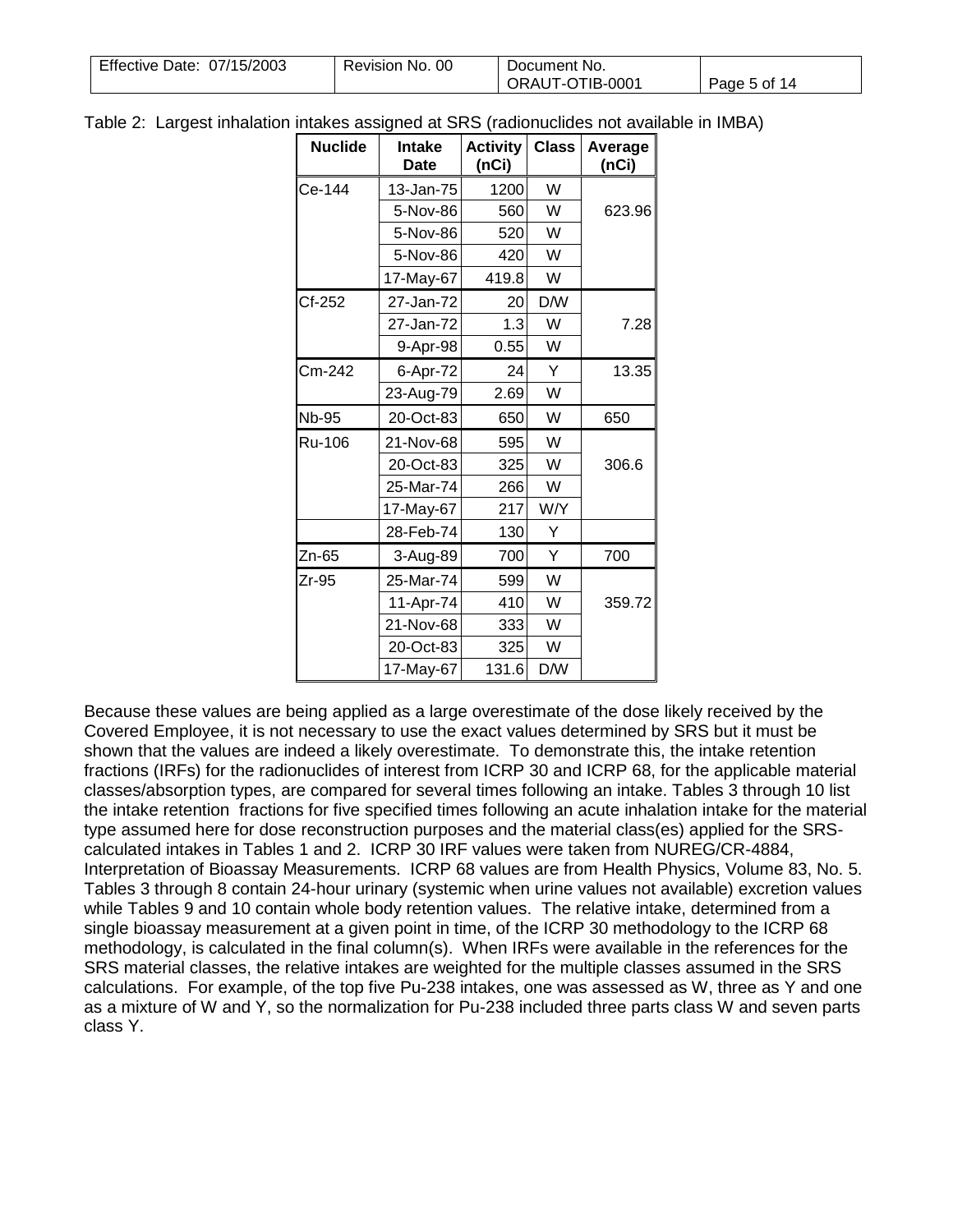| Effective Date: 07/15/2003 | Revision No. 00 | Document No.    |              |
|----------------------------|-----------------|-----------------|--------------|
|                            |                 | ORAUT-OTIB-0001 | Page 6 of 14 |

Table 3: Plutonium IRFs and relative intakes (ICRP 30/68) following acute intake of unit activity

|                                                     | <b>IRFs</b> |  |  |                                                | <b>Relative intake</b><br><b>ICRP 30/68</b> |
|-----------------------------------------------------|-------------|--|--|------------------------------------------------|---------------------------------------------|
| Days since   Type M   Class W   Class Y  <br>intake |             |  |  | <b>Pu-238</b>                                  | Pu-239,<br><b>Pu-241</b>                    |
| 5                                                   |             |  |  | 3.91E-05 5.39E-05 2.87E-06 2.50E+00            | $1.36E + 01$                                |
| 10                                                  |             |  |  | 1.54E-05 2.54E-05 1.29E-06 2.10E+00 1.19E+01   |                                             |
| 50                                                  |             |  |  | 8.52E-06   1.45E-05   7.57E-07   2.03E+00      | $1.13E + 01$                                |
| 600                                                 |             |  |  | $3.09E-06$ 2.95E-06 8.68E-07 2.23E+00 3.56E+00 |                                             |
| 2000                                                |             |  |  | 1.64E-06 1.62E-06 8.72E-07 1.55E+00 1.88E+00   |                                             |

Table 4: Americium IRFs and relative intakes (ICRP 30/68) following acute intake of unit activity

|        |      |      |                            | Days since Type M Class W Class Y Relative intake |
|--------|------|------|----------------------------|---------------------------------------------------|
| intake | IRF. | IRF. | <b>IRF</b>                 | <b>ICRP 30/68</b>                                 |
| 5      |      |      | 7.08E-05 5.24E-05 2.21E-06 | 5.78E+00                                          |
| 10     |      |      | 4.84E-05 4.97E-05 1.87E-06 | $4.23E + 00$                                      |
| 50     |      |      | 2.03E-05 3.48E-05 1.91E-06 | 2.39E+00                                          |
| 600    |      |      | 5.09E-06 3.58E-06 2.23E-06 | $2.04E + 00$                                      |
| 1000   |      |      | 3.81E-06 3.48E-06 2.23E-06 | $1.54E + 00$                                      |

Table 5: Uranium IRFs and relative intakes (ICRP 30/68) following acute intake of unit activity

|                                                           | <b>IRFs</b>         |                            |          | <b>Relative intake</b><br><b>ICRP 30/68</b> |         |
|-----------------------------------------------------------|---------------------|----------------------------|----------|---------------------------------------------|---------|
| Days since Type F   Class D   Class W   Class Y<br>intake |                     |                            |          | $U-238$                                     | $U-234$ |
| 5                                                         |                     | 4.18E-03 1.31E-02 2.69E-03 | 1.31E-04 | 3.79E-01 1.71E+00                           |         |
| 10                                                        |                     | 2.67E-03 7.26E-03 1.75E-03 | 8.42E-05 | 4.34E-01 1.77E+00                           |         |
| 50                                                        |                     | 3.00E-04 6.67E-04 4.80E-04 | 2.34E-05 | 4.76E-01 9.23E-01                           |         |
| 600                                                       | 2.85E-06   1.61E-06 | 1.05E-06                   | 1.78E-05 | $1.90E+00$ 3.94E-01                         |         |
| 1000                                                      | 2.31E-06   1.50E-06 | 4.58E-07                   | 1.58E-05 | $1.79E+00$ 3.75E-01                         |         |

Table 6: Neptunium-237 IRFs and relative intakes (ICRP 30/68) following acute intake of unit activity

| Days since |            |                     | Type M Class W Relative intake |
|------------|------------|---------------------|--------------------------------|
| intake     | <b>IRF</b> | <b>IRF</b>          | <b>ICRP 30/68</b>              |
|            |            | 3.35E-04 3.02E-05   | $1.11E + 01$                   |
| 10         |            | 1.27E-04   2.56E-05 | $4.96E + 00$                   |
| 50         |            | 6.15E-05   1.78E-05 | 3.46E+00                       |
| 600        |            | 6.91E-06   1.87E-06 | 3.70E+00                       |
| 1000       |            | 4.67E-06   1.81E-06 | $2.58E + 00$                   |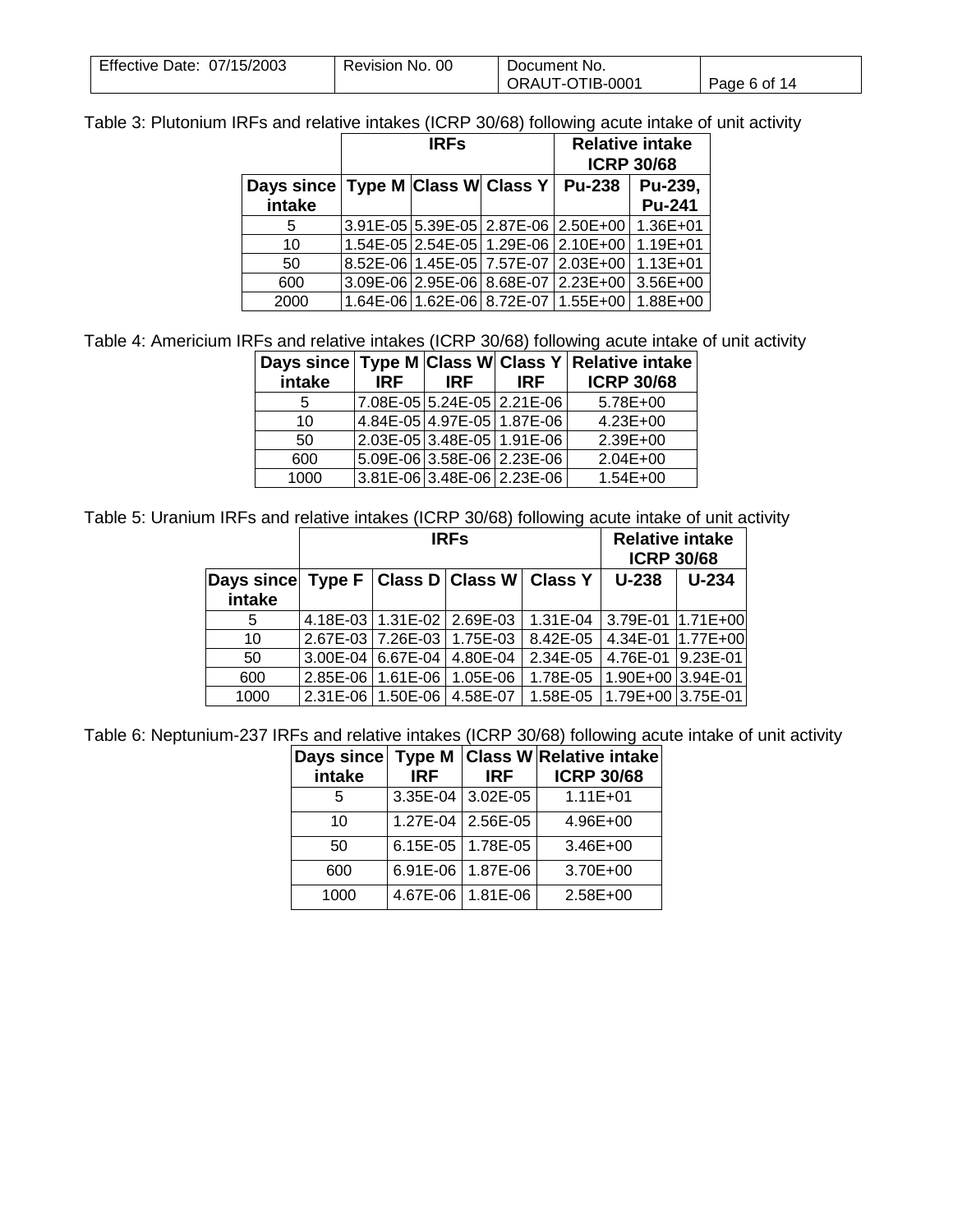| Effective Date: 07/15/2003 | Revision No. 00 | Document No.    |              |
|----------------------------|-----------------|-----------------|--------------|
|                            |                 | ORAUT-OTIB-0001 | Page 7 of 14 |

Table 7: Curium-242\* IRFs and relative intakes (ICRP 30/68) following acute intake of unit activity

| Days since  Type M $ {\sf Class~W} $ Class ${\sf Y}^{\#}$<br>intake | <b>IRF</b> | <b>IRF</b>                  | <b>IRF</b> | <b>Relative</b><br>intake ICRP<br>30/68<br>(unweighted) |
|---------------------------------------------------------------------|------------|-----------------------------|------------|---------------------------------------------------------|
| 5                                                                   |            | 6.93E-05 $\vert$ 5.13E-05   |            | 1.35E+00                                                |
| 10                                                                  |            | 4.64E-05   4.77E-05         |            | 9.73E-01                                                |
| 50                                                                  |            | $1.64E - 05$   $2.81E - 05$ |            | 5.85E-01                                                |
| 600                                                                 |            | 4.01E-07 2.79E-07           |            | $1.44E + 00$                                            |
| 1000                                                                | 5.53E-08   | 4.94E-08                    |            | $1.12E + 00$                                            |

\* Cm-244 is the primary curium isotope at SRS, based on the intake values in Tables 1 and 2, but Cm-244 is not included in NUREG-4884. The class/type comparisons for Cm-244 and Cm-242 will be identical because the decay correction will cancel out of the equation.

# Not included in NUREG-4884.

Table 8: Strontium-90 IRFs and relative intakes (ICRP 30/68) following acute intake of unit activity

| <b>Days</b><br>since<br>intake | <b>IRF</b> | Type F Class D<br><b>IRF</b>          | <b>Class</b><br>$W^*$ IRF | <b>Relative intake</b><br><b>ICRP 30/68</b><br>(unweighted) |
|--------------------------------|------------|---------------------------------------|---------------------------|-------------------------------------------------------------|
| 5                              |            | $9.06E-03$ 2.45E-02                   |                           | 3.70E-01                                                    |
| 10                             |            | 4.11E-03 1.04E-02                     |                           | 3.95E-01                                                    |
| 50                             |            | 3.26E-04 1.94E-04                     |                           | 1.68E+00                                                    |
| 600                            |            | 9.90E-06 2.27E-05                     |                           | 4.36E-01                                                    |
| 1000<br>.                      | .          | $6.44E-06$ 1.16E-05<br>$\blacksquare$ |                           | 5.55E-01                                                    |

# Not included in NUREG-4884.

Table 9: Cobalt-60 IRFs and relative intakes (ICRP 30/68) following acute intake of unit activity

| Days since<br>intake | <b>Type S</b><br><b>IRF</b> | <b>Class W</b><br><b>IRF</b> | <b>Relative</b><br>intake ICRP<br>30/68 |
|----------------------|-----------------------------|------------------------------|-----------------------------------------|
| 5                    | 7.99E-02 2.06E-01           |                              | 3.88E-01                                |
| 10                   | 6.53E-02   1.63E-01         |                              | 4.00E-01                                |
| 50                   |                             | 4.71E-02 9.78E-02            | 4.82E-01                                |
| 600                  |                             | 1.87E-02 7.33E-03            | $2.55E+00$                              |
| 1000                 |                             | 1.16E-02 4.44E-03            | $2.61E+00$                              |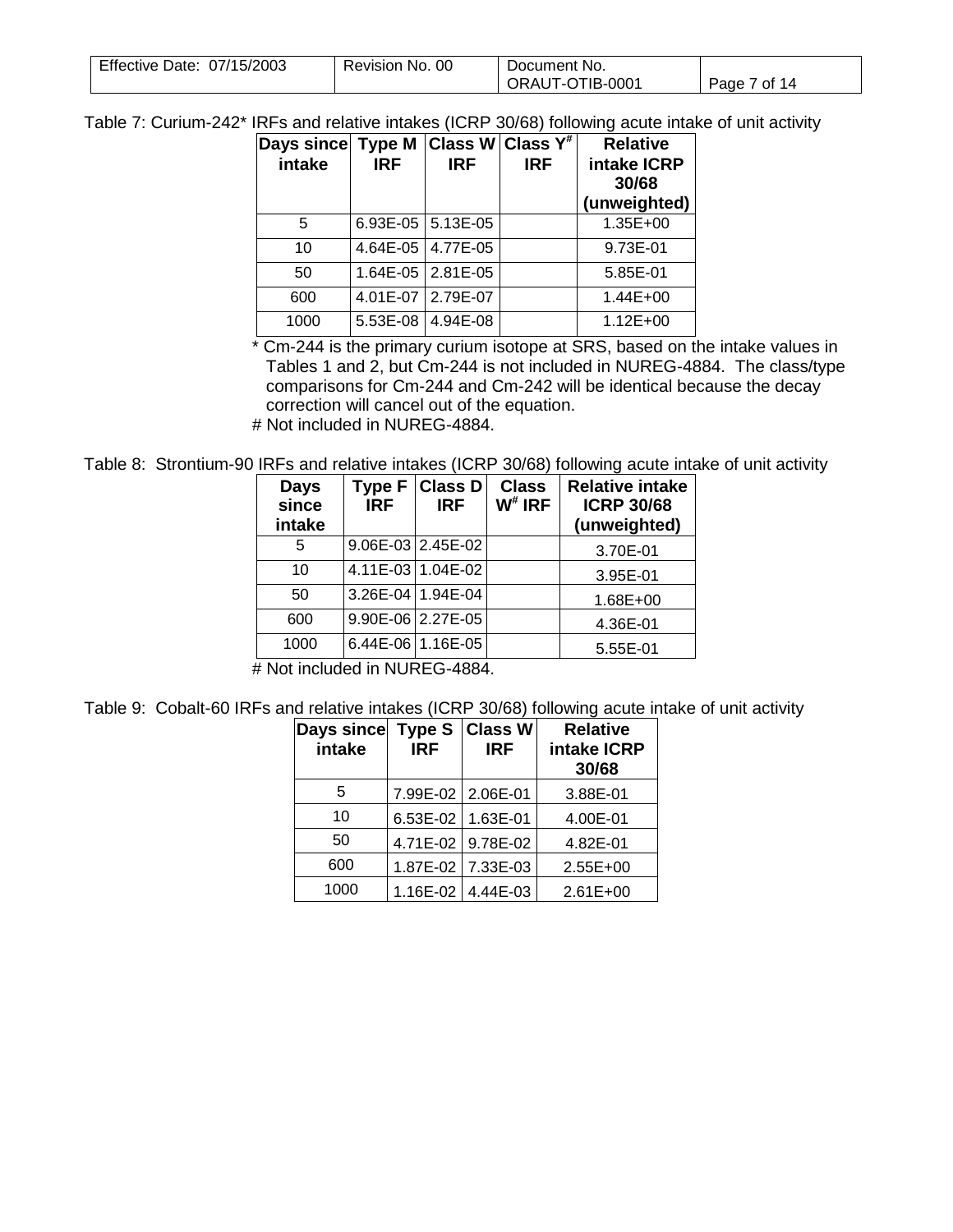| Effective Date: 07/15/2003 | Revision No. 00 | Document No.    |              |
|----------------------------|-----------------|-----------------|--------------|
|                            |                 | ORAUT-OTIB-0001 | Page 8 of 14 |

Table 10: Cesium-137 IRFs and relative intakes (ICRP 30/68) following acute intake of unit activity

| Days since<br>intake | <b>Type F</b><br><b>IRF</b> | <b>Class D</b><br><b>IRF</b> | <b>Relative</b><br>intake ICRP<br>30/68 |
|----------------------|-----------------------------|------------------------------|-----------------------------------------|
| 5                    | 4.35E-01                    | 5.72E-01                     | 7.60E-01                                |
| 10                   | 4.10E-01                    | 5.43E-01                     | 7.55E-01                                |
| 50                   | 3.16E-01                    | 4.19E-01                     | 7.54E-01                                |
| 600                  | 8.86E-03                    | 1.27E-02                     | 6.98E-01                                |
| 1000                 |                             | 7.49E-049.94E-04             | 7.54E-01                                |

It can be seen in Tables 3 through 6 that intakes of alpha emitters are, for the most part, larger when using ICRP 30 versus ICRP 68 IRFs (note that this is based only on single IRF values and not based on the fitting of data). Plutonium, americium and neptunium are significantly overestimated. Uranium-238 intakes are smaller when based on samples collected within the first year but the hypothetical intake of U-238 is a factor of five lower than that of U-234, so this will have little impact on the uranium dose and even less on the dose from the total hypothetical intake. Tables 7 and 8 show that Sr-90 and curium can be underestimated at various times following an intake but these ratios are somewhat low because the more insoluble classes used for the SRS intakes are not included in NUREG-4884. The inclusion of ICRP 30 methodology IRFs for the more insoluble form of these materials would result in an increase in the relative intakes. Co-60 and Cs-137 are also underestimated at times, but not significantly, and their relative contributions to the total dose are quite small.

Worst-case internal doses assigned from these hypothetical intakes are likely to be significant overestimates of dose because they are comprised of the sum of the largest intakes for all radionuclides at SRS. Additionally, the SRS calculations used in determining these intakes applied the ICRP 30 methodology, which for the larger dose contributing radionuclides appear to over-predict the intakes that would have been calculated using the ICRP 68 method. It is very unlikely that an intake so large would go undetected and even more unlikely that a single individual would have been exposed to this entire mixture of radionuclides.

## Calculations of Internal Dose from Hypothetical Intakes

Annual organ doses were calculated as follows. For each radionuclide listed in Table 1, except U-235, the annual organ doses from inhalation intakes were calculated with IMBA. IMBA-NIOSH, Version 1.0.42 was used to calculate the annual organ dose, unless a radionuclide was unavailable in its library. For these radionuclides, IMBA-OCAS Expert, Version 3.0.48 was used. The absorption type for Table 1 radionuclides was selected based on the type that produced the largest non-metabolic annual organ doses. The ICRP 66 respiratory tract model was used with the ventilation rate of a standard worker. The assumed particle size distribution was 5 μm AMAD (default for worker exposures). The input summary is listed in Table 11. The U-235 intake was ignored because it is about three orders of magnitude less than the U-234 intake and U-235 has a smaller dose conversion factor.

Doses were categorized by radiation type for IREP input, alpha or electron > 15 keV. Although most of the radionuclides have associated photon emissions, selection of the radiation type based on the associated particle emissions is claimant favorable (and avoids having to determine which energy category to select for photon emissions). Although Pu-241 is a beta emitter, it has a half-life of 14.4 years and decays to Am-241, an alpha emitter. Therefore, the claimant favorable decision was made to include Pu-241 doses with the alpha emitters.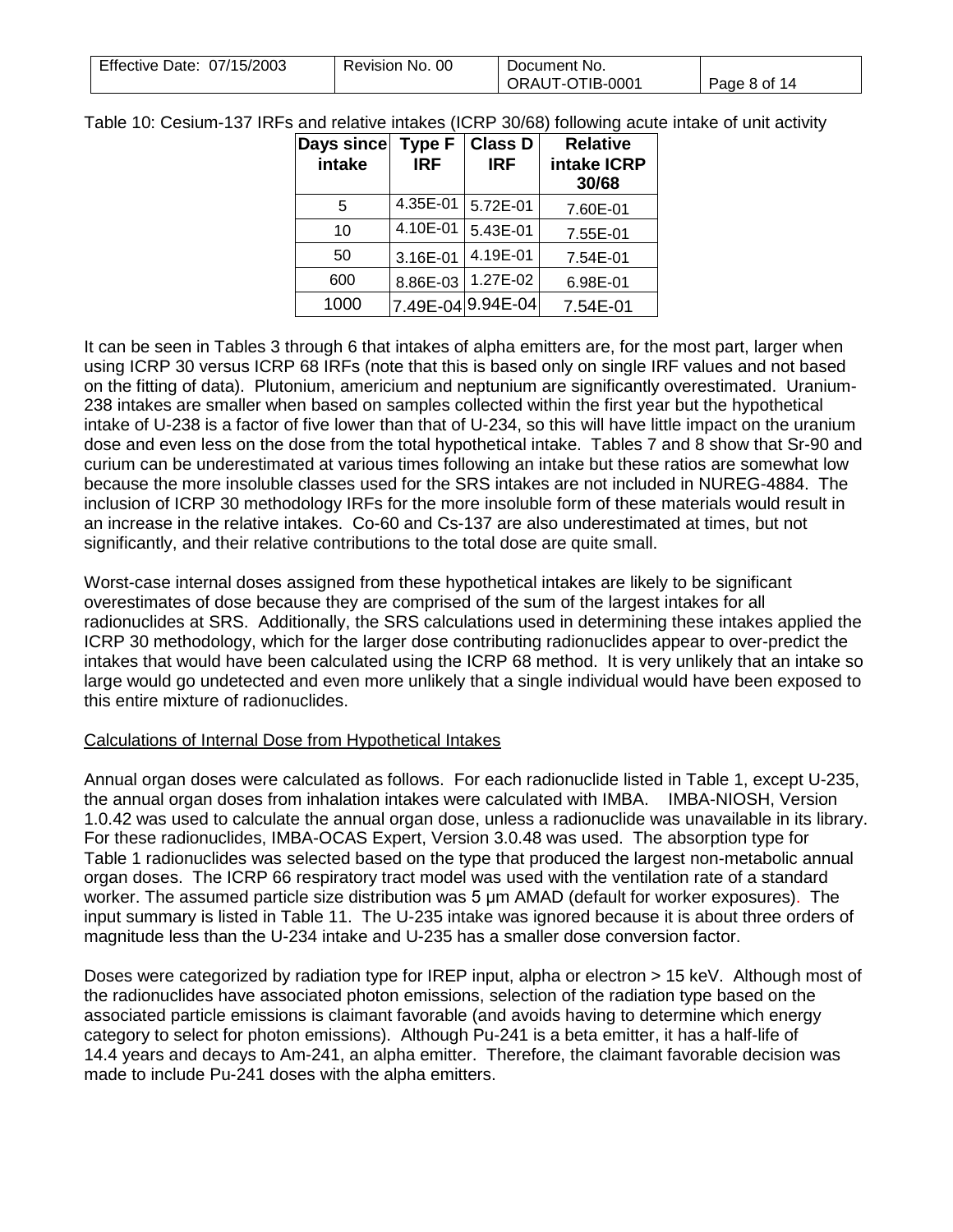| Effective Date: 07/15/2003 | - OC<br>Revision No. | Document No.    |              |
|----------------------------|----------------------|-----------------|--------------|
|                            |                      | ORAUT-OTIB-0001 | Page 9 of 14 |

| Radionuclide  | <b>Absorption</b><br><b>Type</b> | Intake (nCi) | <b>Radiation Type</b> |
|---------------|----------------------------------|--------------|-----------------------|
| Cs-137        | F                                | 361.5*       | Electron >15 keV      |
| <b>Sr-90</b>  | F                                | 158.18       | Electron >15 keV      |
| Cm-244        | Μ                                | 91.8         | Alpha                 |
| $Co-60$       | S                                | 430          | Electron >15 keV      |
| $U-238$       | F                                | 20.9         | Alpha                 |
| $U-234$       | F                                | 105.4        | Alpha                 |
| Pu-238        | Μ                                | 250          | Alpha                 |
| Am-241        | M                                | 14.2         | Alpha                 |
| Pu-239        | Μ                                | 129.1        | Alpha                 |
| <b>Np-237</b> | Μ                                | 1.17         | Alpha                 |
| Pu-241        | М                                | 1863.9       | Alpha                 |

Table 11: Hypothetical inhalation intake assumptions

\* The intake used for this dose calculation was slightly larger than the calculated average. Because it was claimant favorable and had a small impact on overall dose, the calculations were not redone.

Doses for intakes of the radionuclides in Table 2 could not be calculated using either version of the IMBA code. Therefore, the Table 2 radionuclides were associated subjectively with three of the Table 1 radionuclides with similar irradiation characteristics. These Table 1 radionuclides are referred to as surrogate radionuclides in this paper. Cs-137 was assigned as surrogate for Zn-65 and Zr-95. Sr-90 was the surrogate for Ru-106, Ce-144 and Nb-95. Cm-244 was the surrogate for Cm-242 and Cf-252.

An effective dose for each Table 2 radionuclide was calculated by multiplying its intake by the largest, inhalation, 5 μm AMAD, effective dose coefficient listed in ICRP 68 for the given radionuclide. Each surrogate radionuclide intake was multiplied by its ICRP 68 inhalation, 5 μm AMAD, effective dose coefficient for the absorption type noted in Table 11. The effective doses were summed for each of the three radionuclide groups. These sums were divided by the respective surrogate radionuclide effective dose to determine a dose adjustment factor for each surrogate that accounts for the associated radionuclides' assumed dose contribution. The results appear in Table 12.

| <b>Surrogate</b><br><b>Radionuclide</b> | <b>Associated</b><br><b>Radionuclides</b> | <b>Intake</b><br>(nCi) | <b>Effective</b><br>Dose<br><b>Coefficient</b><br>(Sv/Bq) | <b>Effective</b><br><b>Dose</b><br>(rem) | <b>Surrogate</b><br><b>Dose</b><br><b>Adjustment</b><br><b>Factor</b> |
|-----------------------------------------|-------------------------------------------|------------------------|-----------------------------------------------------------|------------------------------------------|-----------------------------------------------------------------------|
| Cs-137                                  |                                           | 361.39                 | 6.70E-09                                                  | 8.96E-03                                 | 2.43E+00                                                              |
|                                         | Zn-65                                     | 700                    | 2.80E-09                                                  | 7.25E-03                                 |                                                                       |
|                                         | Zr-95                                     | 359.72                 | 4.20E-09                                                  | 5.59E-03                                 |                                                                       |
|                                         | <b>Total Effective Dose from Group</b>    |                        |                                                           | 2.18E-02                                 |                                                                       |
| $Sr-90$                                 |                                           | 158.18                 | 3.00E-08                                                  | 1.76E-02                                 | 7.25E+00                                                              |
|                                         | Ru-106                                    | 306.6                  | 3.50E-08                                                  | 3.97E-02                                 |                                                                       |
|                                         | Ce-144                                    | 623.96                 | 2.90E-08                                                  | 6.70E-02                                 |                                                                       |
|                                         | <b>Nb-95</b>                              | 650                    | 1.30E-09                                                  | 3.13E-03                                 |                                                                       |
|                                         | <b>Total Effective Dose from Group</b>    |                        |                                                           | 1.27E-01                                 |                                                                       |
| Cm-244                                  |                                           | 91.8                   | 1.70E-05                                                  | 5.77E+00                                 | 1.09E+00                                                              |
|                                         | Cm-242                                    | 13.35                  | 3.70E-06                                                  | 1.83E-01                                 |                                                                       |
|                                         | Cf-252                                    | 7.28                   | 1.30E-05                                                  | 3.50E-01                                 |                                                                       |
|                                         | <b>Total Effective Dose from Group</b>    |                        |                                                           | $6.31E+00$                               |                                                                       |

Table 12: Assumptions used to account for dose from radionuclides not available in IMBA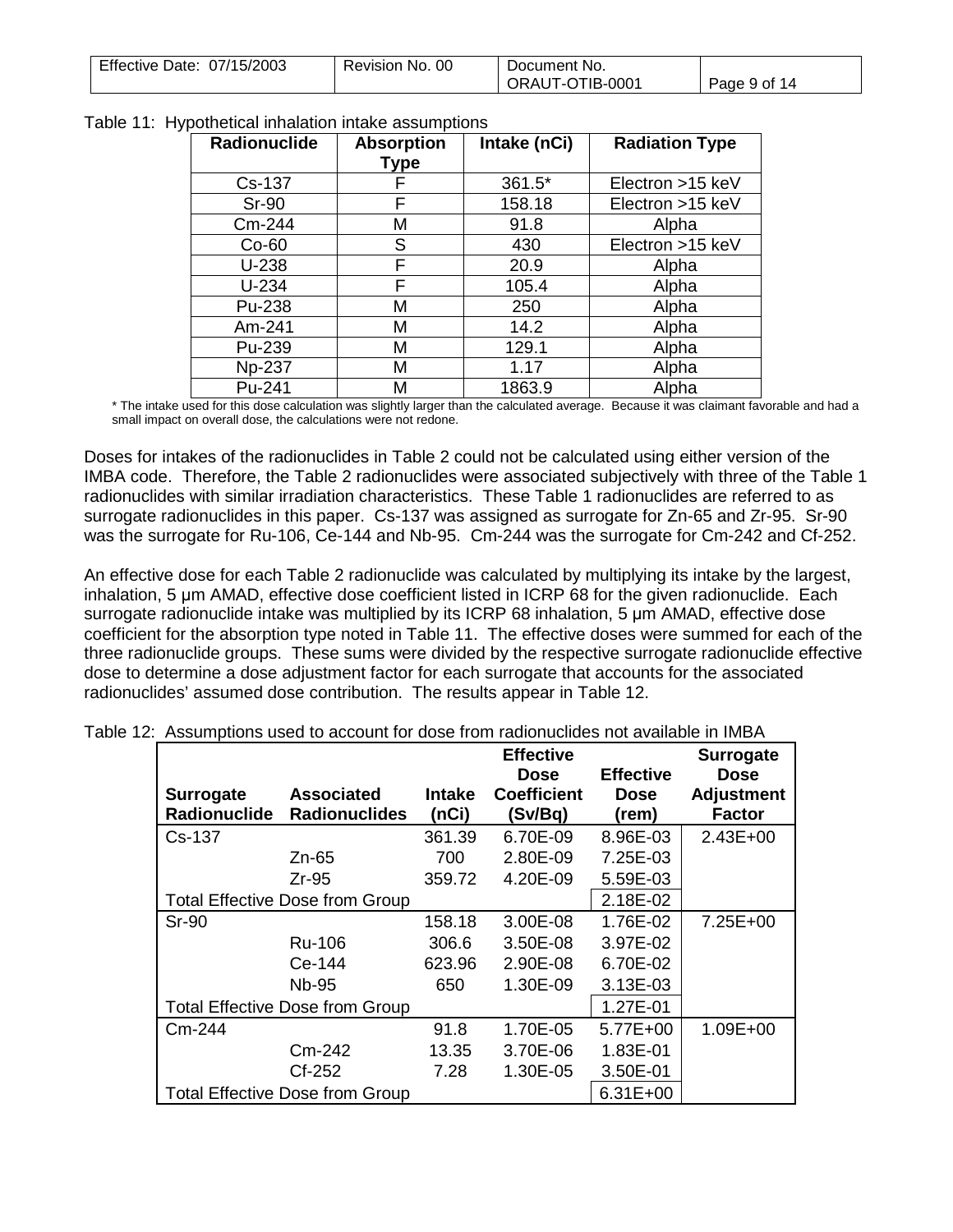| Effective Date: 07/15/2003 | Revision No. 00 | Document No.    |               |
|----------------------------|-----------------|-----------------|---------------|
|                            |                 | ORAUT-OTIB-0001 | Page 10 of 14 |

Annual organ doses from the IMBA runs for the surrogate radionuclides were multiplied by the Surrogate Dose Adjustment Factor to account for the doses from the intakes of the associated Table 2 radionuclides.

Annual organ doses for all of the Table 1 alpha radionuclides and Pu-241 were summed after the surrogate doses were adjusted for intakes of the associated Table 2 radionuclides. The resulting table provides the annual alpha doses by organ for the hypothetical SRS worst-case intake.

Annual organ doses for all of the Table 1 radionuclides categorized as electron >15 keV were summed after the surrogate doses were adjusted for intakes of the associated Table 2 radionuclides. The resulting table provides the annual electron doses by organ for the hypothetical SRS worst-case intake.

The alpha and electron annual organ dose spreadsheets were copied into a new workbook to create a spreadsheet of annual internal organ doses by year. For each organ, a worksheet was set up to display the organ doses from the assumed alpha emitters and electron emitters by year. The data was then reorganized into a format that is compatible with the IREP input spreadsheet. The data were set up so that the reconstructor may input the first year of exposure to calculate the years of exposure for a given case. All internal doses are assumed to be chronic exposure rates. The dose distribution type is constant.

Instructions to input claim-specific data from the SRS Lookup Table into an IREP spreadsheet follow.

- Click on the appropriate organ spreadsheet.
- Type the first year of exposure in the green-highlighted cell.
- Select the yellow-highlighted data for the years of interest (always beginning with the top row) and click Copy.
- Click on the row in the Exposure Year Column of the IREP spreadsheet where the data are to be pasted
- For the old IREP template, select Paste Special. Select "Value and number formats" and click on OK or
- For the new IREP template, click on Paste.

## **Assignment of Tritium Dose**

#### Use of Savannah River Site (SRS) Whole Body Dose Equivalent Records for Tritium

A review of the SRS Internal Dosimetry Technical Basis Manual (TBM), Revision 8, was conducted to identify the methods and assumptions used to calculate tritium doses in order to provide assurance that the recorded tritium doses can be used as found and that dose reconstruction is not needed for reported doses that exceed the calculated minimum reported dose. In addition, for cases where tritium is always recorded as a less than value, information regarding the possible missed recorded dose per year is discussed.

#### Method(s) of Tritium Dose Calculation

According to the SRS TBM, significant production of tritium began at SRS in 1953 and urinary excretion of tritiated water (HTO) has "always been evaluated in terms of whole body dose equivalent that is added to whole body dose equivalent from external sources" (SRS 2001).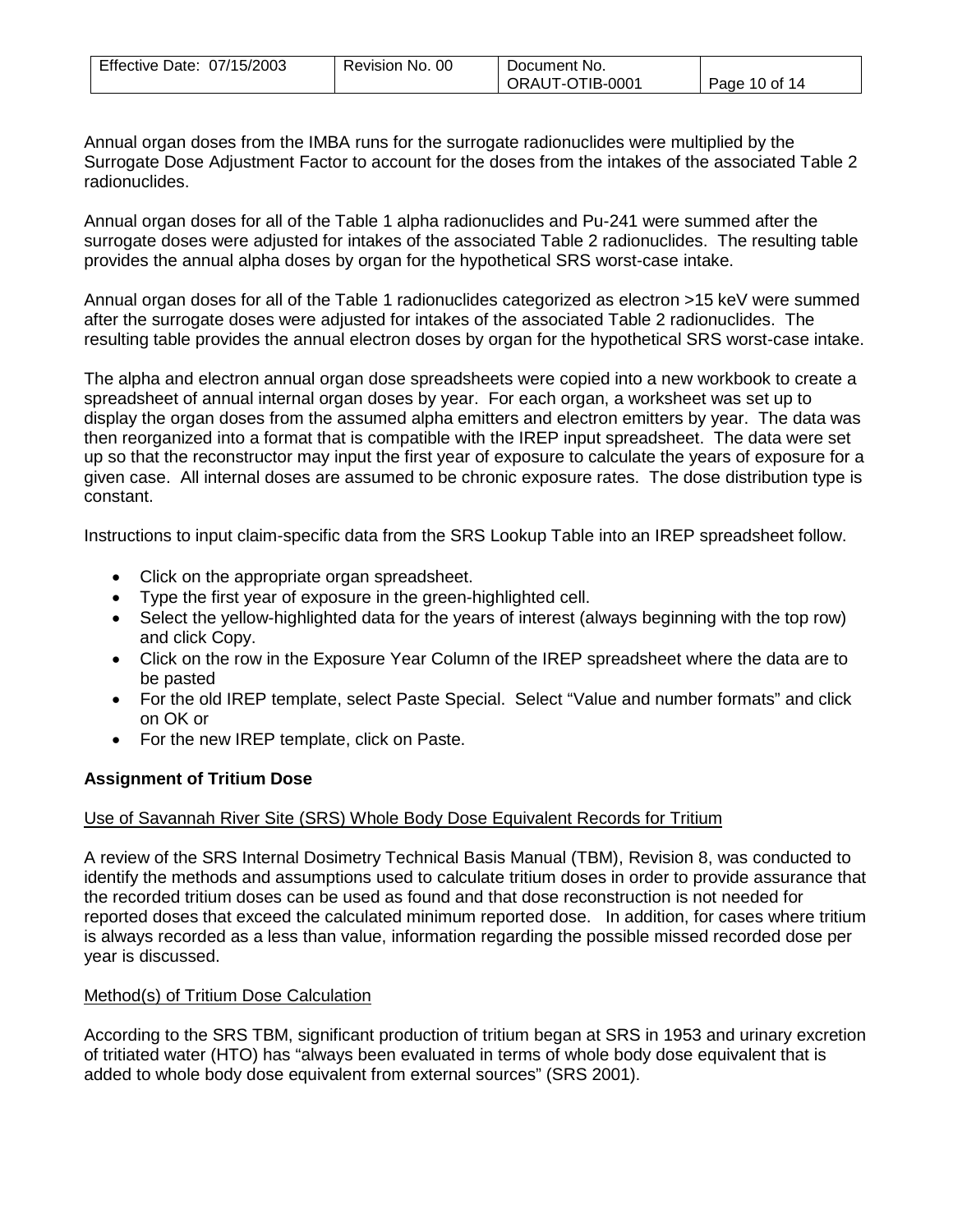| Effective Date: 07/15/2003 | Revision No. 00 | Document No.    |               |
|----------------------------|-----------------|-----------------|---------------|
|                            |                 | ORAUT-OTIB-0001 | Page 11 of 14 |

At the SRS, it is assumed that HTO is the most dosimetrically important form of tritium. The dose is calculated from urinary excretion of HTO following an acute intake by fitting a single exponential to the urine concentration data, integrating the curve, and multiplying by a constant to obtain dose. Calculating the dose from HTO excretion provides the dose whether the material inhaled was HTO, tritium gas (T2), or a mixture. Organically bound tritium (OBT) historically has been ignored for occupational dose assessment and SRS assumes that there are no significant quantities of stable metal tritides (SMT). In the past, tritium at SRS has been called "P-10".

The present constant for dose equivalent rate  $H_{st}$  to soft tissue from HTO in body water used at SRS has been in use since 1986:

 $H_{st}$  = 1.946E-04 rem/day per  $\mu$ Ci/L in body water

This is based on ICRP 30, while earlier methods were based on ICRP 2. The key differences between the present and earlier calculations are the:

- target tissue (43 kg of body water then, 63 kg of soft tissue now),
- default mass of body water (43 kg then, 42 kg now),
- quality factor for tritium (1.7 then, 1.0 now), and
- mean energy of tritium beta particle (6.1 keV then, 5.7 keV now).

With regard to the dates that these changes occurred, the SRS TBM states that "the ICRP 30 methodology for the calculation of tritium dose, especially the quality factor and target tissue, was adopted in 1986" and that "changes in the default biological half-life and mean beta energy were probably made before 1981". Using this information, the dose rate to the body water for the earlier method can be calculated to be higher than the dose rate to the soft tissue by a factor of approximately 2.7 (this factor may have been slightly lower for some periods, depending on which parameters were modified, but it was never less than one):

 $H_{bw} = 5.3E-04$  rem/day per  $\mu$ Ci/L in body water

Another difference between present and the past is that the default biological half-life for HTO was 12 days then, and is 10 days now. The SRS TBM notes that the default half-life was only used to interpolate between samples under a chronic intake pattern, and that the biological removal half-lives observed at SRS have ranged from 4 to 18 days. In days prior to computer evaluation of the data, only results greater than 5 µCi/L were evaluated (SRS TBM 1992). Since computers became available, all reported results are used in the evaluation using an exponential interpolation method.

A questionnaire received by Savannah River in June 1982 indicated that computer evaluation of dose probably was not occurring at that time, but a memorandum dated June 6, 1983 describes a procedure for the a tritium bioassay computer program. Based on this limited information, it is assumed that reported tritium results that were less than 5 μCi/L were being included in dose calculations by 1984.

## H-3 Missed Dose

From startup until 1958, the minimum detectable activity (MDA) was 1 µCi/L, measured with a vibrating reed electrometer. The SRS TBM notes that tritium urinalysis results have always been reported in units of µCi/L and that a denominator of 1.5 L was never used. Liquid scintillation counting (LSC) was implemented in 1958 and has improved since then, but the 1 µCi/L was retained as a reporting level for some time. The SRS TBM states that the reporting level was eventually lowered, first to 0.5 µCi/L and later to 0.1µCi/L, which is the level in use today, but no dates for these changes are provided. A review of the Savannah River Site Internal Dosimetry Technical Basis Manual, Revision 1, published in 1992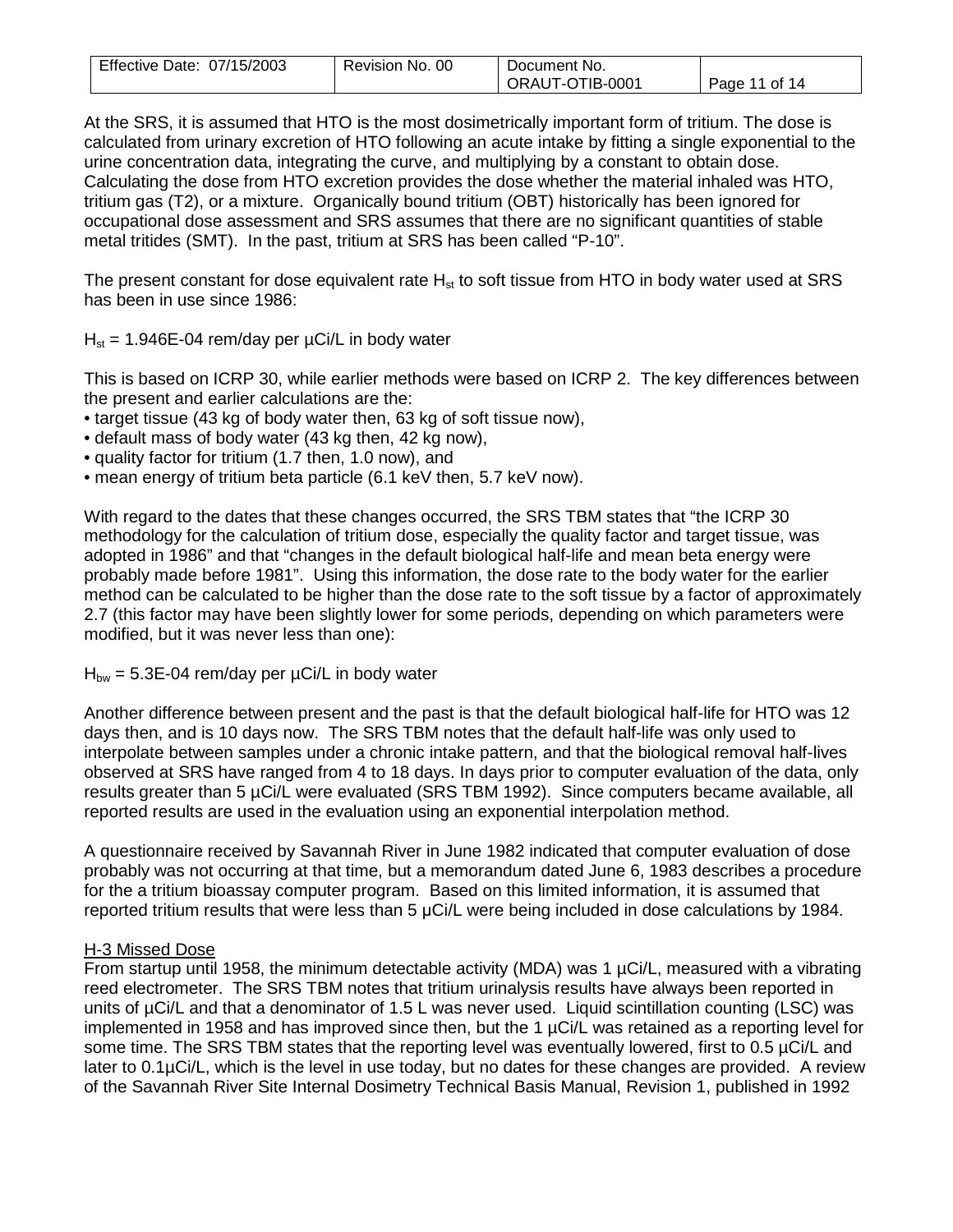| Effective Date: 07/15/2003 | Revision No. 00 | Document No.    |               |
|----------------------------|-----------------|-----------------|---------------|
|                            |                 | ORAUT-OTIB-0001 | Page 12 of 14 |

indicates that the reporting level of 0.1 μCi/L was in use at the time. The current MDA for LSC is given as 0.02 µCi/L.

Currently the routine sampling frequency for HTO is monthly and SRS assumes the annual minimum detectable dose (MDD) is 12 times the MDD for the monthly frequency, which gives an annual MDD of 10 mrem. For a point of reference, the SRS TBM notes that no doses over 100 mrem/year have been assigned to any SRS tritium workers in the last 10 years.

With regard to missed dose in the past, an estimate may be made using the current SRS dose rate factor and assuming that the HTO concentration in urine is equal to the MDA of 1 µCi/L for 365 days per year. The assumption of a steady state concentration in the urine is consistent chronic exposure. Because SRS notes that chronic intakes prior to 1980 were evaluated using only results greater than 5 µCi/L, the annual missed dose for the earliest years is assumed to equal 1.946e-04 rem/day per μCi/L multiplied by 5 μCi/L multiplied by 365 days/year, which is 3.55e-1 rem. The annual missed dose assumed from 1980 through 1991 is based on 1 μCi/L and is 7.1e-2 rem per year. For later years, a steady state urine concentration of 0.1 μCi/L, equal to the minimum reporting level, is used. The annual missed dose for later years is then equal to 7.1e-3 rem.

### Assignment of H-3 Dose

For the purposes of this compensation program, a tritium dose was assigned for years when an individual was not monitored for tritium exposure or when their reported tritium dose was less than the calculated annual missed dose. Because it is not clear what tritium urine concentrations were used in dose calculations for what period of time, it was assumed that the minimum tritium urine concentration used in dose calculations was 5 µCi/L prior to 1984, 1 µCi/L from 1984 through 1991 and 0.1 µCi/L thereafter. Based on the above assumptions, the H-3 missed dose assignment is 0.355 rem for the years 1953 through 1983, 0.071 rem for the years 1984 through 1991, and 0.0071 rem for all subsequent years. For years in which monitoring was performed and a dose greater than the missed dose was reported, no additional dose is included. For years where the assigned dose is less than the missed dose, the missed dose is assigned. Because of the ubiquitous distribution of tritium in the body, all organ doses will be identical to the annual dose.

| Years          | Annual dose (rem) |
|----------------|-------------------|
| 1953 - 1983    | 0.355             |
| 1984 - 1991    | 0.071             |
| 1992 - present | 0 0071            |

Table 13: Annual missed dose to all organs due to H-3

For IREP, all internal doses are assumed to be "chronic" exposure rates. The radiation type for tritium is "electron < 15 keV". The dose distribution type is "constant". The annual dose is put in the parameter 1 column. Parameters 2 and 3 are not used in the IREP calculations.

## **References**

Birchall A et al, IMBA Expert<sup>™</sup>-OCAS Edition software, Version 3.0.48, April 2003

Birchall A, James AC, IMBA-NIOSH (Phase 1) software, Version 1.0.42, 2002

Dennis ML to Reed BD, Savannah River Plant Interoffice Memorandum, Administration and Maintenance of the Computer Program for Tritium Bioassay, June 6, 1983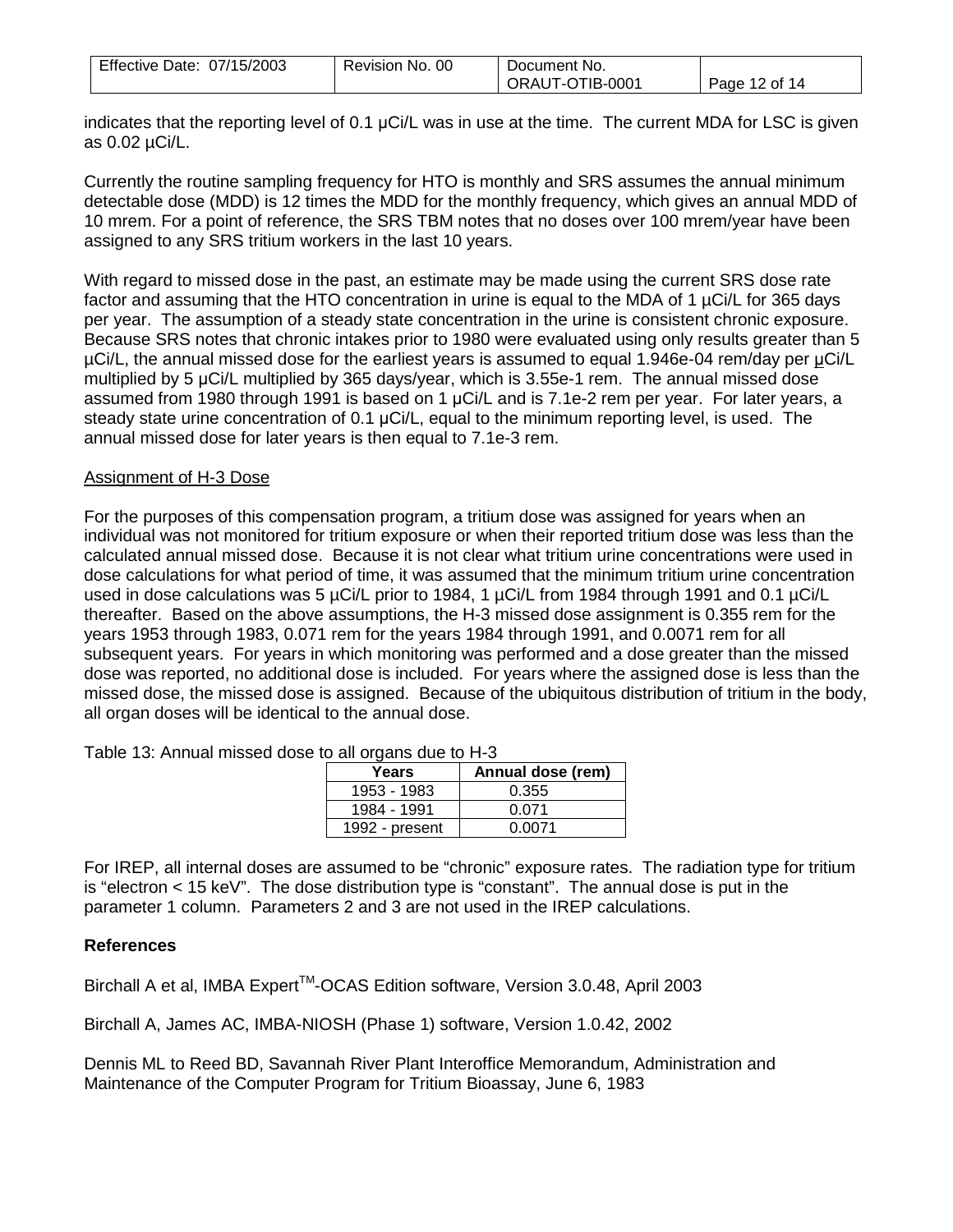| Effective Date: 07/15/2003 | Revision No. 00 | Document No.    |               |
|----------------------------|-----------------|-----------------|---------------|
|                            |                 | ORAUT-OTIB-0001 | Page 13 of 14 |

The Energy Employees Occupational Illness Compensation Program Act, Public Law 106-398, 114 Stat. 1654, 1654A-1231 (October 2000), enacted as Title XXXVI of the Floyd D. Spence National Defense Authorization Act for Fiscal Year 2001

42 CFR 82, Methods for Radiation Dose Reconstruction under the Energy Employees Occupational Illness Compensation Program Act of 2000, May 2, 2002

International Commission on Radiological Protection. Limits for Intakes of Radionuclides by Workers. Oxford: Pergamon Press; ICRP Publication 30, Part 1; Annals of the ICRP 2 (3/4); 1979

International Commission on Radiological Protection. Human Respiratory Tract Model for Radiological Protection. Oxford: Pergamon Press; ICRP Publication 66, Annals of the ICRP 24 (1-3); 1994

International Commission on Radiological Protection. Dose Coefficients for Intakes of Radionuclides by Workers, Replacement of ICRP Publication 61. Oxford: Pergamon Press; ICRP Publication 68, Annals of the ICRP 24 (4), 1994.

Lessard ET, Yihua X, Skrable KW, Chabot GE, French CS, LaBone, TR, Johnson JR, Fisher DR, Belanger R, Lipsztein JL, Interpretation of Bioassay Measurements. Washington, DC: U.S. Nuclear Regulatory Commission; NUREG/CR-4884; 1987

Potter CA, Intake Retention Fractions Developed from Models Used in the Determination of Dose Coefficients Developed for ICRP Publication 68 – Particulate Inhalation, Health Physics, 83:594-789; 2002

Savannah River Questionnaire Response, Dosimetry Hazards and Radiation Questionnaire, DOE's Health and Mortality Study under DOE Contract DE-AC05-760-R00033; marked rec'd June 21, 1982

The Savannah River Site Internal Dosimetry Technical Basis Manual (U), WSRC-IM-90139, Revision 8, December 31, 2001

Savannah River Site Internal Dosimetry Technical Basis Manual (U), WSRC-IM-90-139, Revision 1, Information Only, June 30, 1992

Taylor AA, Crase KW, LaBone TR, Wilkie WH, A History of Personnel Radiation Dosimetry at Savannah River Site (U). WSCR-RP-95-234, May 1995